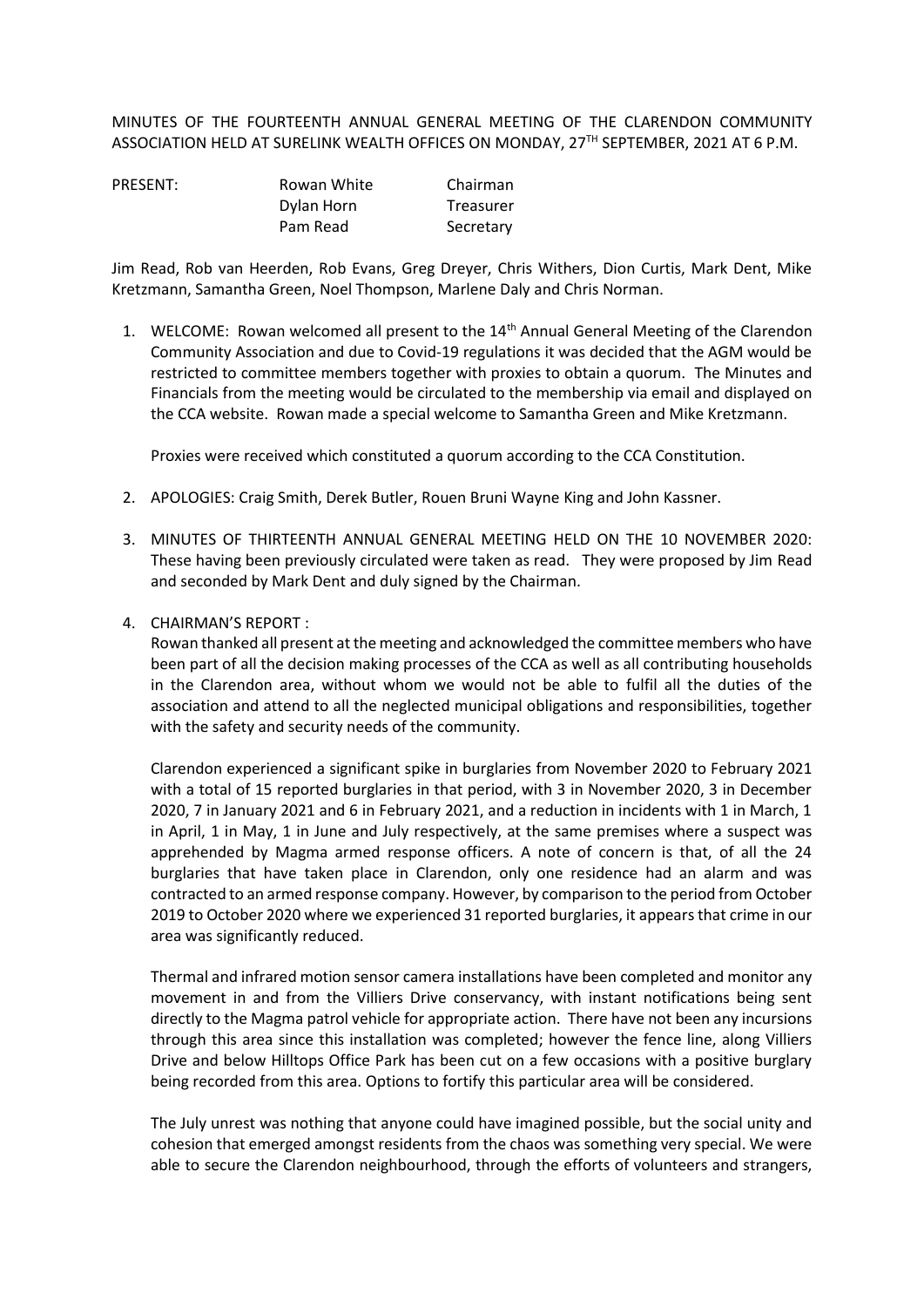who arrived to man roadblocks at the Roberts Rd Bridge and Prestbury entrance to the neighbourhood, 24/7, and ensure that the neighbourhood was secure and our families safe. The efforts of everyone who sacrificed sleep and family time at these points and those who supplied food and warm drinks to the roadblocks need to be acknowledged. There were a few significant people who really stood out in terms of the structuring and organisation of the roadblocks and the patrols; Derek Butler, Dion Curtis, Rob Evans, Michael Kretzmann were all thanked for their efforts.

A motion sensor camera, sponsored by Conrad Thatcher, owner of Athlone and Victoria Pick n Pay out of gratitude for helping secure his shops during the unrest, was installed between the Willows and Eldorado flats off Cordwalles Drive. This camera now monitors any movement and incursions between the flats from the stream, which is accessible from under the Roberts Rd Bridge and affords access into the heart of the neighbourhood. Magma and Mi7 will monitor alerts from this camera.

Pam Read and her team were thanked for maintaining our common areas and gardens.

Dylan Horn was thanked for keeping all the association finances in-check.

Rowan thanked all the other CCA committee members namely Jim Read, Greg Dreyer, Dion Curtis, Rob Evans, Derek Butler, Chris Withers, John Kassner, Chris Norman, Mark Dent, Noel Thompson, Rouen Bruni, Marlene Daly, Rob Van Heerden who have all given so freely of their time to offer input during meetings, decision making processes and all the unseen duties affiliated with the Clarendon Community Association.

Rowan extended well wishes and thanks to Rob Van Heerden who has resigned from the committee, due to relocating, after many years in service of the Clarendon Community.

Ross Strachan, our ward councillor, was thanked for his support of the Clarendon community and ever present hand in holding the municipality accountable.

## 5. FINANCE – DYLAN

5.1. APPROVAL OF FINANCIAL STATEMENTS :

Dylan presented the Financial Statements, attached hereto.

They were proposed by Chris Withers and seconded by Mark Dent and adopted.

## 6. MATTERS ARISING:

# 6.1. RATEPAYERS ASSOCIATION

MARRC has been in the news of late and have really been busy trying to gain relevance and respect from the municipality. They planned picketing outside the city hall protesting the sponsorship of Maritzburg United. We discussed our reservations about the effectiveness of picketing and will need to establish the community's opinion pertaining to a more effective way of protesting, possibly a collective delay in rates payments.

Sam Green has recently been co-opted as our MARRC representative and reports as follows:

Samantha reported on MARCC. Their focus was on trying to prevent R27 million being donated to the soccer club. MARCC proposed picketing and she conveyed her concern that this would not be effective.

She said she was keen for residents to consider collectively delaying rates payments and has spoken to a lawyer who has advised that he can't see that the municipality would cut services.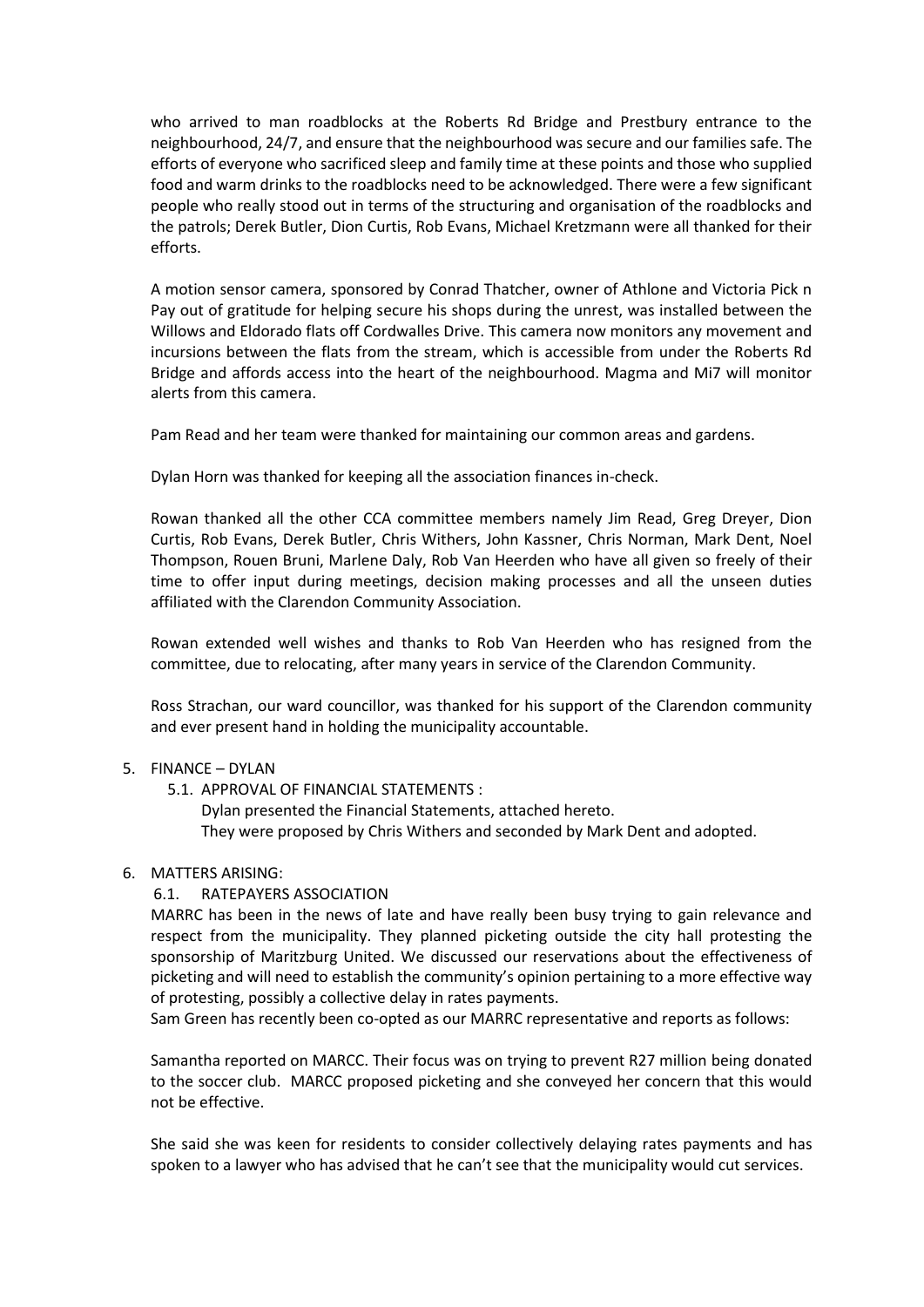Rowan reiterated that the only way we can make a difference is by collectively manipulating our rates and utility payments but unfortunately withholding rates is illegal.

Rowan thanked Samantha for her report.

6.2. STREET LIGHTS:

The municipality had given assurance that the street lights would be attended to on 27 September 2021 but there was no sign of any municipal electricians or subcontractors in the neighbourhood at the time of the meeting.

6.3. POT HOLES :

Potholes repairs were undertaken recently after repeated reporting to the municipality, who ironically began repairs to the main thoroughfare roads, on the same day as Duzi asphalting were busy in Clarendon.

Moreland Road: Noel suggested that before we fix the potholes the large stones should be removed as they may be the cause of the potholes opening up prematurely.

- 7. CLARENDON CRIME STATISTICS :
	- 3 Theft
	- 5 Fraud
	- 13 Attempted burglary
	- 6 Vehicle theft
	- 2 Robbery
	- 24 Burglary
- 8. SECURITY REPORT: Dion reported and said that he was humbled by the way the community got together in such a short space of time during the recent unrest and looting and thanked each and every one involved. He said that the SAPS were overrun and didn't have the basic necessities to attend to the level of unrest. The number of neighbourhood patrollers grew from an initial team of 65 to 141 overnight.

Emergency response teams have been established consisting of 30 people, with the neighbourhood being divided into 2 sectors, namely Voortrekker Rd East (Clarendon/Wembley) – Sector 1 : Voortrekker West (Prestbury) – Sector 2. We are organised and ready to shut down and secure the neighbourhood, should we encounter any further problems in the future.

Magma and Mi7 guards – We are very grateful to have both prominent companies in the neighbourhood. Acknowledgment and thanks were conveyed to all of the people who donated food and coffee at the roadblocks. The reason we don't have active neighbourhood patrols currently is that we have Magma, Mi7 and Peters Security in the neighbourhood who patrol our area regularly. Should there be any sign of crime escalating then we will activate and structure formal rosters and regular patrols, based on accurate intelligence and need assessment.

Thanks to Mike Kretzmann and Warren van Niekerk who have brought fresh ideas and knowledge to our security committee.

## 9. TELEGRAM GROUPS :

Security currently has 460 members and the Chat group 512 members.